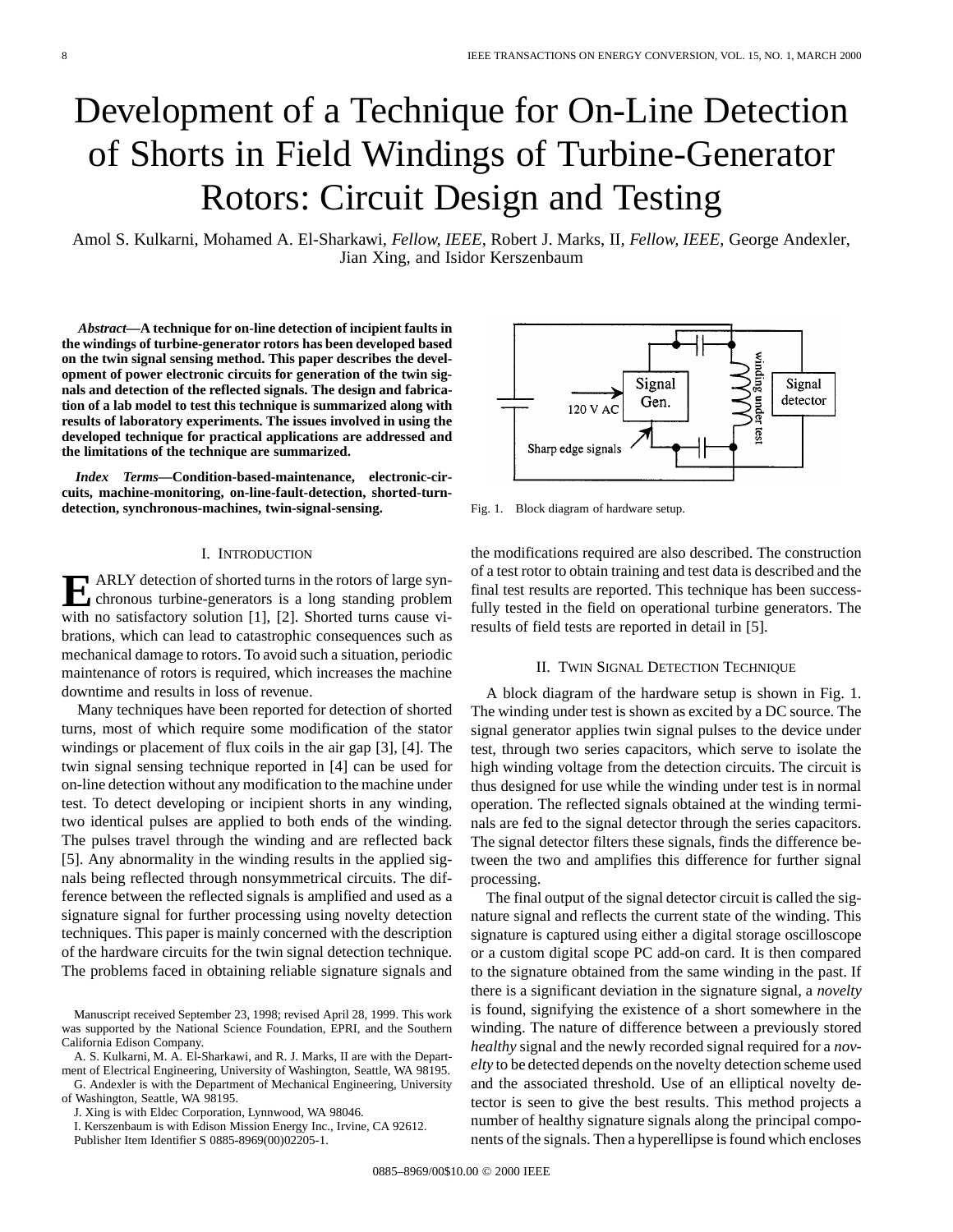the acquired healthy signals. A selected threshold determines the size of this hyperellipse. During testing, the acquired signal is projected onto the same space. If the projected signal lies within the hyperellipse, the rotor is considered to be healthy otherwise it is tagged as faulty. Conventional maintenance methods are then used to identify the location of the short and repair the rotor. The details of various novelty detection schemes used and their performance is reported in [6].

The application of this twin signal detection technique can considerably prolong the time between required periodic maintenance of generators in operation. As long as the signature signals indicate that the rotor is healthy, the generator can remain in operation. If a short is detected, the generator can be taken out of operation and further testing can be done by conventional means to locate the short and repair it. It should be noted that any novelty detector which only uses prior information from a healthy rotor may not find the location of the short. To find the exact location of the short, additional training data containing signature signals for various fault locations is required. This is undesirable since data for shorts is not available unless the shorts occur, and it would be difficult to actually short each healthy machine to obtain such data before or during its use.

## III. CIRCUIT DESIGN SPECIFICATIONS

The signal generator circuit produces two low going voltage pulses, which are applied to either end of the winding. To ensure minimum interference with the main circuit and to increase detection sensitivity with respect to pulse magnitude, the failing edge of the pulses needs to be very sharp. These pulses should be applied at or near the zero crossing of the winding voltage if the winding is excited by an AC source. Thus, the design specifications for the signal generator circuit are:

- generate a small duration periodic pulse with a sharp falling (or rising) edge,
- duplicate the first edge of this pulse exactly for application to both ends of the winding, and
- generate the pulses at or near the zero crossing of the AC voltage for an AC excited winding. This calls for synchronization of the applied periodic pulse with the system AC voltage.

As shown in Fig. 1, the signal generator circuit has 120 V AC input and generates identical fast falling edge pulses at its outputs. These pulses are applied to the winding under test through series capacitors, which also filter the effect of the winding resistance on the signal generator circuit. This is in addition to their function of isolating the DC voltage from the signal generator and detector circuits. For maximum sensitivity, the signals are generated at every zero crossing of the AC waveform, that is, once every half cycle. To ensure uniformity of the circuit for all applications and for ease of operation, this synchronization with the AC source voltage is also used for machines with DC windings.

The signal detector circuit needs to amplify the small difference in the reflected waveforms accurately. Since the technique looks for changes in the signatures, it is imperative that the amplification be highly repetitive and free from drift, so as to minimize sensing errors.



Fig. 2. Main circuit diagram of signal generator.



Fig. 3. Waveforms at various points in the signal generator circuit.

Thus, the detector circuit needs:

- a high pass filter to remove the DC offset or the AC voltage on which the twin signals are superimposed and
- a low offset, *drift-free* differential amplifier to accurately amplify these filtered signals.

## IV. CIRCUIT OPERATION

# *A. Signal Generator*

Fig. 2 shows a detailed block diagram of the signal generator circuit. Given the design specifications of the circuit as outlined in the previous section, the zero crossings of the input AC voltage waveform need to be sensed so as to generate the short negative pulses. The input voltage is filtered using a zero phase shift, analog low pass filter to get rid of any high frequency noise present on the supply voltage. This avoids any spurious zero crossings from being sensed. The waveforms at points  $b, c,$  and  $d$  are shown in Fig. 3. The output at point  $b$  is a sinusoid with the same phase angle as the waveform at point  $a$ . Two comparators form a zero-crossing detector (ZCD) for this filtered sine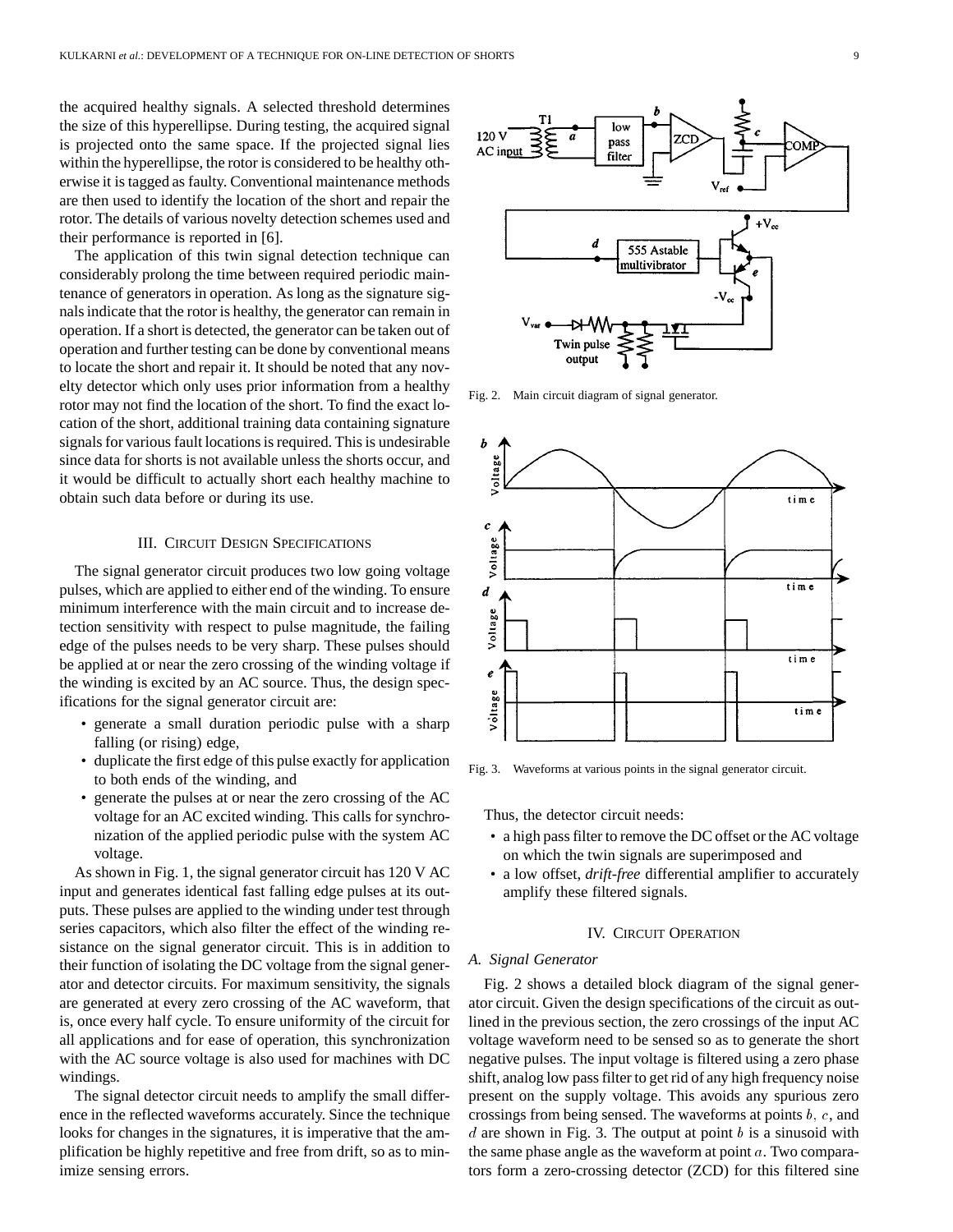

Fig. 4. Power supply circuit for signal generator.

waveform. The output of one comparator goes low at the positive zero crossing of the sine wave while that of the output of the other comparator goes low at the negative zero crossing.

A simple  $R-C$  derivative circuit generates a sharp falling edge at each comparator output. These two edges are added by two diodes to get a falling edge at every zero crossing at point c. This voltage is compared with a small DC voltage,  $V_{ref}$ using another comparator COMP to obtain short positive pulses at every zero crossing at point  $d$ . These short pulses are used as enabling signals for an astable multivibrator which uses a 555 timer. The positive pulses at  $d$  are made larger than the positive pulse of the multivibrator but smaller than its period so that only one positive pulse with a sharp rising edge is produced. This output drives a transistor totem-pole producing a bipolar output at  $e$  with a small duty cycle, which in turn, drives the main switching MOSFET creating a very sharp falling edge at each zero crossing. The MOSFET drain is connected through resistors to the winding under test, so as to obtain identical waveforms. Although, the electronic components introduce a small delay between the zero crossings and the falling edge of the output pulses, it is not a detriment, since the need is for a constant repetitive delay throughout the operation of the circuit. Low-offset operational amplifiers and low drift discrete components are used to ensure repeatability of the waveforms.

Other blocks in the circuit are shown in Fig. 4 and include a linear power supply for the main circuit components of Fig. 2, and a multi-output isolated buck converter. The multiple output buck converter generates the main power supply for the switching MOSFET of Fig. 2. It is implemented using an astable multivibrator, a MOSFET and a transformer with taps for various turns ratios. The multivibrator generates the gate drive for the MOSFET with a switching frequency of about 40 kHz. A selector switch sets the desired tap on the transformer so as to generate the variable voltage and this variable voltage source  $V_{var}$  is used as the supply for the main switching MOSFET of Fig. 2. A variable voltage source is required for changing the amplitude of the twin pulses produced so that a proper magnitude can be selected depending on the winding being tested. Since this variable voltage supply is isolated from the input AC source, the twin signals can be applied to any winding which has additional DC or AC voltage applied to it. The twin signals *float* on the voltage applied to the winding under test.

# *B. Signal Detector*

Fig. 5 shows an internal block diagram of the signal detector circuit. The transformer serves to isolate the input voltage from



Fig. 5. Block diagram of signal detector circuit.



Fig. 6. Signal impressed on device under test.



Fig. 7. Typical signature signals for stopped test rotor.

the circuit, so that the detector circuit can also *float* on any DC or AC voltage. A pair of diodes connected in anti-parallel clamps the output of the transformer to a low value.

This bipolar clamped voltage is fed to a low offset, low drift, high bandwidth operational amplifier configured as a differential amplifier. A potentiometer is used to remove the offset of the amplifier and another is used to set the desired gain close to a value of 10. The transformer leakage inductance coupled with the capacitance of the clamping diodes filters some of the high frequencies in the signal. However this filtering is negligible and mainly serves to reduce some of the noise present in the reflected signals.

Figs. 6 and 7 show actual output waveforms for the two circuits captured using a digital oscilloscope. Fig. 6 shows the pulse generated by the signal generator circuit with a zoomed version, and Fig. 7 shows the amplified difference output from the detector circuit.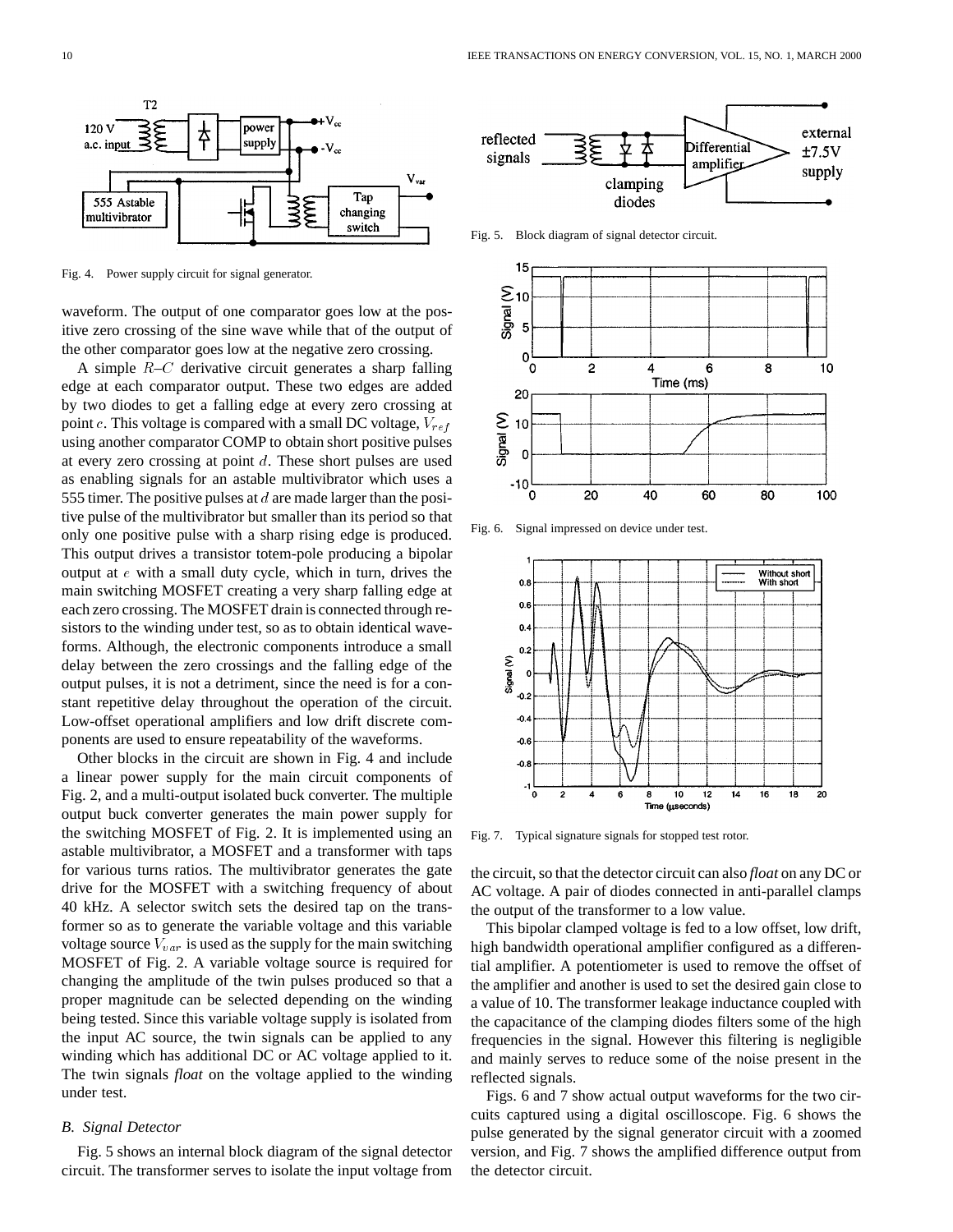#### *C. Problems and Modifications*

The amplified difference between the reflected twin signals is captured using either a digital storage oscilloscope or a custom digital scope PC add-on card. The amplified signal should be triggered at the instant at which the twin signals are applied to the rotor. The applied signal was fed to an opto-coupler and the isolated signal was used for triggering. However, the delay introduced by the opto-coupler varies as a function of the environmental factors by approximately 800 ns. Since, the signal range of interest has duration of only a few microseconds, the variation in the triggering delay could not be tolerated. To overcome this problem, the signal at the MOSFET drain (Fig. 1) is directly used as a falling edge triggering signal for the oscilloscope. This implies that either the machine winding under test should be isolated from the supply neutral or that the oscilloscope ground should not be connected to the neutral. This is not restrictive since the PC add-on scope card is isolated from the supply neutral.

Care is taken to ensure that there is no ground loop and that each part is grounded with only one wire. This ensures that there is no circulating ground current due to variation in potential. Cables are used for the minimum length necessary and are shielded wherever possible so as to minimize the induced emf due to the high frequency twin signals. The multi-output isolated forward converter causes some differential noise to be added to the twin signals with respect to the circuit ground. This signal gets amplified due to the minor asymmetries and the differential amplifier in the signal detector. This problem can be solved by careful compensation of the stray inductance in the high frequency path of the converter.

The signal detector amplifier had to carefully tuned to achieve the high bandwidth with negligible drift over time. The novelty detection technique is based on data collected from healthy rotor signatures only. It detects shorts whenever there is a significant change in the signature signal. All components in the hardware setup are hence required to maintain the same waveform throughout a large time period. This ensures that any variation in the signature due to changes in the impressed twin signals does not create a false alarm.

## V. TESTING

This technique was tested on transformer windings with AC excitation. The test winding was built with a facility for creating temporary shorts at various locations. Although the transformer winding can simulate the effect of excitation of a rotor winding, the rotation of the rotor imparts other unique characteristics to the signature signal. The excitation current is fed to the rotor through brushes, which adds brush noise to the signature signal. The rotation causes additional vibration and variation of the signature signal depending on the position of the rotor. To obtain more realistic signals with a facility for creating shorts in any given winding, a test rotor was built.

This rotor has 4 poles and 12 slots with two concentric coils per pole. The inner concentric coil has 36 turns and the outer coil has 18 turns. Thus, each slot has 36 conductors. All the 4 windings are connected in series with appropriate polarity. To enable creation of shorts, one end of the coils is left accessible.



Fig. 8. Winding configuration of test rotor.



Fig. 9. Variation in signature signals due to speed of rotor (without shorts).

The insulation on several adjacent turns can be removed to allow for creation of shorts externally. Of the 36 turns in the inner coil, 8 groups of alternate turns can be shorted and 4 groups of the 18 outer turns can also be shorted. This permits sufficient variation in the location of the fault. The winding configuration is shown in Fig. 8. A DC motor connected using a belt-pulley drives the rotor. Excitation in the form of a DC or AC voltage can be applied to the rotor through two slip rings connected to the windings. Thus, the test rotor can simulate the effect of rotation of an excited winding. Since, the windings are required to be available for inducing artificial shorts, a stator was not built. Thus, the effect of stator flux on the rotor windings and the signature signal cannot be captured with this setup.

## *A. Signal Variations*

The signature signals obtained from the rotor vary depending on different factors. These include the speed of the rotor and the excitation current, which is proportional to the voltage applied at the brushes. Fig. 9 shows the difference in the signals obtained when the rotor is stopped and when it is rotating at 1800 rpm. Since the novelty detection technique depends on the variation in the signature signals between a healthy rotor and a rotor with shorts [5], it is essential that the changes in the signatures due to shorts be of a different character compared to the changes due to speed, excitation, rotor temperature etc. However, since the variation in the signature due to speed variations is large, the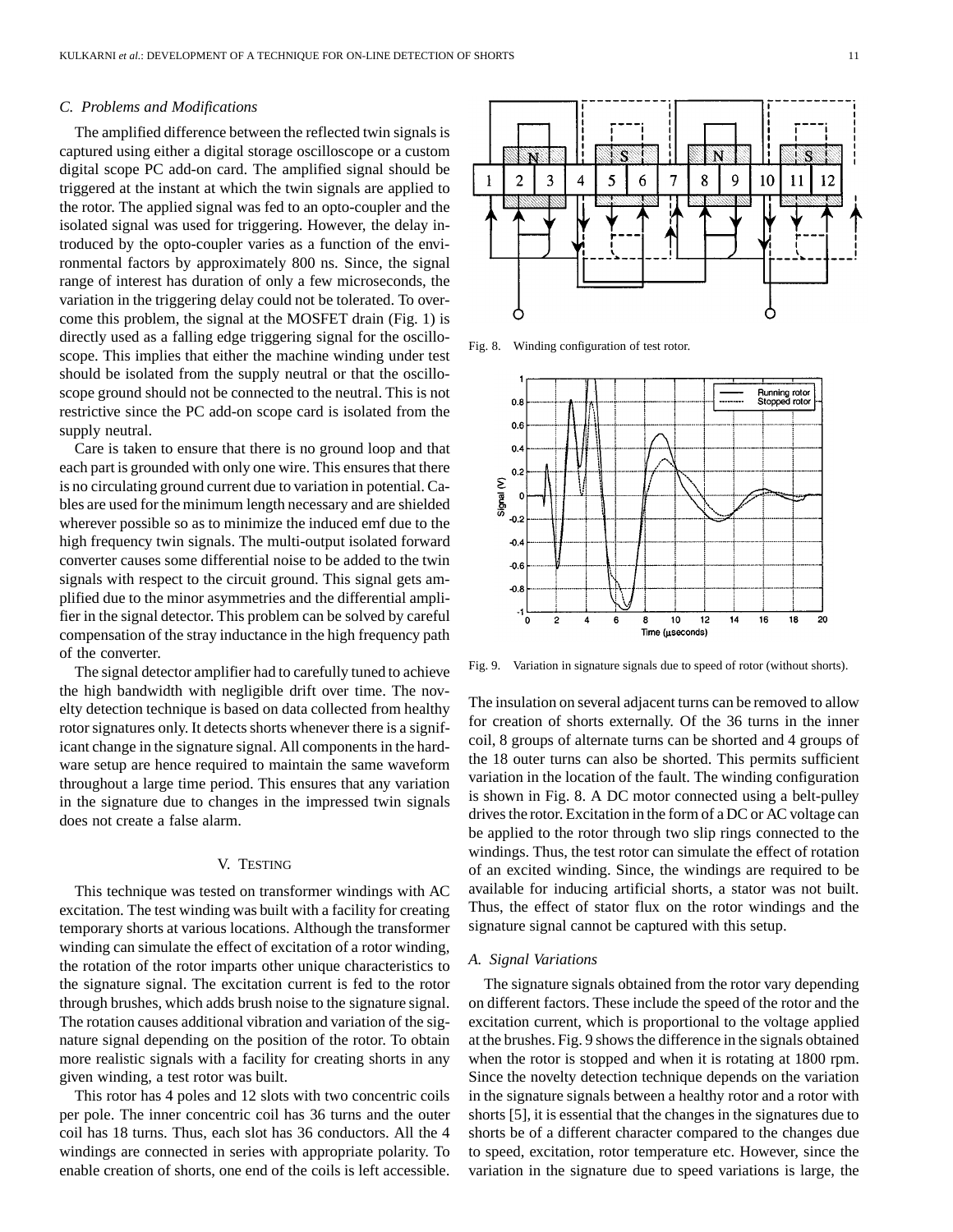| Rotor speed               | Stopped | $30-60$ rpm | $1800$ rpm |
|---------------------------|---------|-------------|------------|
| False Alarm rate $\alpha$ | 0.0     | 0.0         | D.4        |
| Detection rate $\beta$    | 100.0   | 100 O       | 91 N       |

TABLE I TEST RESULTS FOR DIFFERENT SPEEDS

test data needs to be collected at the same speed as the training data. This is not restrictive in any sense because turbine-generator rotors will typically be tested either at standstill, some small turning speed or at rated speed. Healthy rotor data can be collected at all these conditions. Another problem faced was the voltage induced in the rotor shaft due to high rate of change of voltage applied using the twin signals. Whenever, the shaft is not grounded, this causes a large interference in the signature signal. To avoid this interference, the shaft was grounded using an extra brush. To test the technique, shorts are created at various points to generate test data and this data is tested for false alarms and missed detection. The next section gives a brief description of the detection techniques used and results for the test rotor.

## VI. DETECTION TECHNIQUES AND RESULTS

Despite the care taken to ensure repeatability of the signature signals, there are some fluctuations. These are handled by averaging a number of signatures and by using *spherical boundary detection* for removing outliers in the training data. Training data was collected for 3 different speeds—zero, 30–60 rpm (called *turning gear*), and 1800 rpm. To remove possible variations in the signatures, due to temperature, excitation current and other factors, 5 excitation levels were used with the rotor current varying from 0-1.6 A, in steps of 0.4 A. Signatures were also obtained after running the rotor for different time duration so that the rotor temperature variation is taken into consideration. Each training data set, thus, consisted of 1000 signatures collected over the period of one day. Various novelty detection techniques were tried and the best performance was obtained using an elliptical boundary novelty detector [6].

Test data was collected for a *healthy* rotor over a period of three days consisting of five sets of 200 signatures each. Shorts were induced around the periphery of the rotor to obtain test data for *shorted* rotor using three shorts on each inner winding and two on each outer winding for all the excitation current levels, giving a total of 1000 *shorted* rotor test signatures. The elliptical novelty detector was tested on the *healthy* data to obtain the false alarm rate a, which is the percentage of *healthy* signatures identified as *having shorts*. The detector was also tested on the shorted rotor data to obtain the detection rate  $B$ , which is the percentage of the *shorted* rotor signatures correctly classified as *having shorts*. The results for different speeds are given in Table I.

Excellent results are obtained for stopped and slowly turning rotors. However the results deteriorate slightly when the technique is tested at rated speed. This seems to be due to the increase in brush noise with speed. An additional factor might be the relative synchronization of the imposed twin signals and the brush noise, since the twin signals are imposed at every zero crossing of the AC line voltage which corresponds to a rotation speed of 1800 rpm.

The repeatability of signals was tested by collecting signature signals over a long duration (more than 4 months). This testing yielded results similar to those in Table I, proving that the signal generator and detector circuits do not suffer from drift problems. This testing also verified the robustness of the method to variation in brush noise since the condition of brushes changed with time and the brushes were deliberately not maintained in ideal conditions. The main limitation of the twin signal approach is the reduced sensitivity to shorts located near the center of the field winding. However this limitation is applicable only for shorts in the exact center, which do not change the reflection path of the applied signals. For most practical rotors, due to the finite number of coils, such a situation will not occur. This is corroborated by the fact that the technique was able to detect all the faults that could be generated on the test rotor including those very close to the center of winding.

#### VII. CONCLUSIONS

The twin-signal sensing technique has been shown to provide excellent results for on-line detection of faults in rotor windings of turbine-generators. The technique is simple and needs only healthy rotor data. A hardware circuit has been developed to generate the necessary signals. The circuits have the additional advantage of being able to float on any applicable DC or AC voltage so that the testing can be performed on-line for excited windings. Rigorous testing of the technique is performed on a transformer coil and by building a test rotor with a facility for creation of shorts in a variety of locations along the windings. The test results show the effectiveness of the developed methods.

Problems faced in circuit design included the need for assuring exact repeatability of the applied twin signals and ensuring drift-free operation of the electronic circuits. Operational modifications required including taking care of the variations in the signature signals due to environmental factors such as temperature of the machine as well as operational factors like speed and excitation current and elimination of shaft induced voltages using an additional grounding brush. Further work will concentrate on validation of the methods on actual rotors in the field. Some modifications will be required to the signal generation circuit to make sure that the generated signals are not synchronized with device switching on static exciter based systems. This will minimize the effects of the static exciter switching noise on the impressed signals.

#### **REFERENCES**

- [1] D. R. Albright, "Interturn short-circuit detection for turbine generator rotor winding," *IEEE Trans. on Power Apparatus and Systems*, vol. PAS-90, pp. 478–483, 1971.
- [2] J. Muhlhaus, D. M. Ward, and I. Lodge, "The detection of shorted turns in alternator rotor windings by measurement of circulating stator currents," in *Second International Conference on Electric Machines Design and Applications*, London, UK, Sept. 17–19, 1985, 254, pp. 100–103.
- [3] J. W. Wood and R. T. Hindmarch, "Rotor winding short detection," in *IEE Proceedings*, vol. 133, May 1986, pp. 181–189.